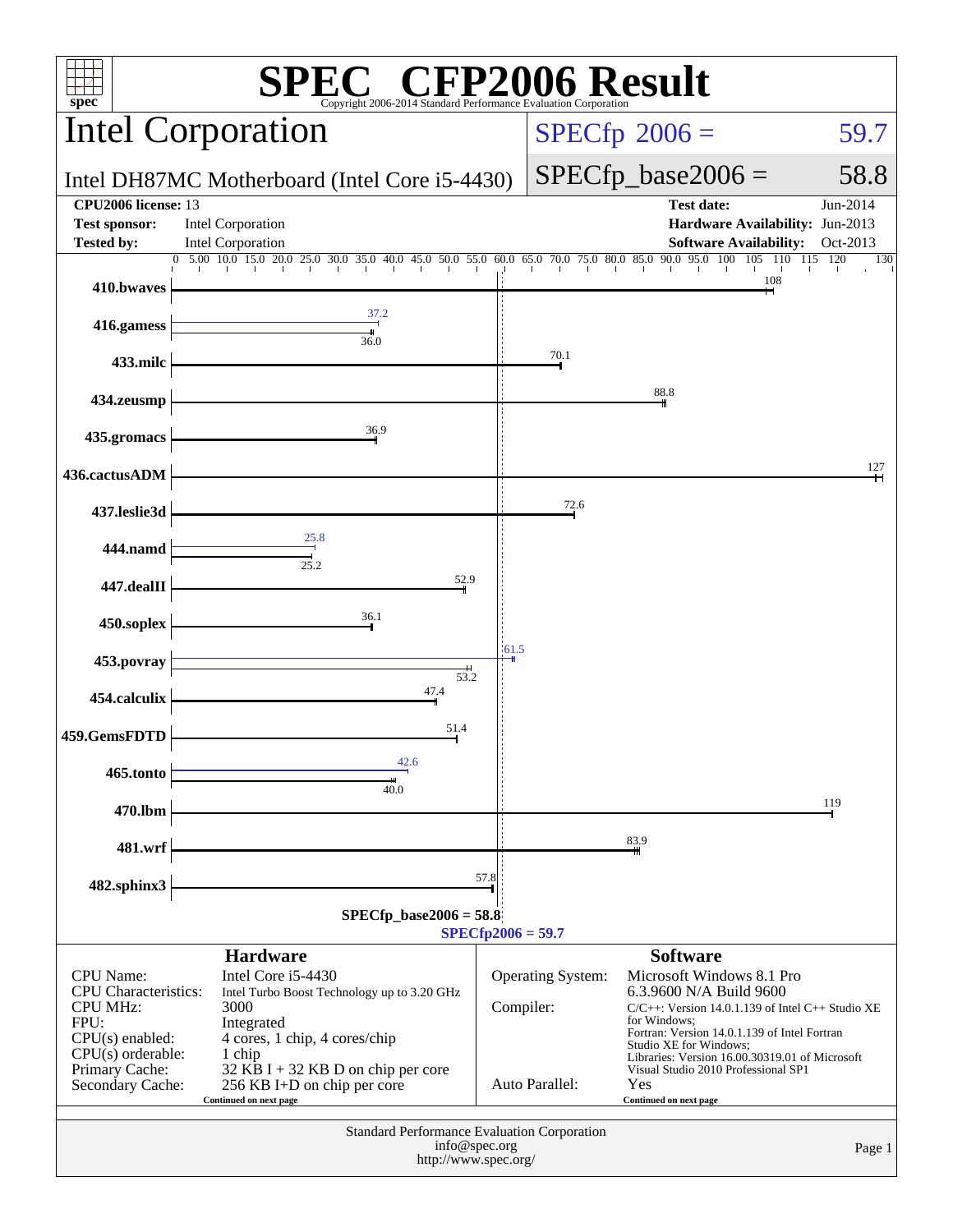

# Intel Corporation

#### $SPECfp2006 = 59.7$  $SPECfp2006 = 59.7$

Intel DH87MC Motherboard (Intel Core i5-4430)

 $SPECfp\_base2006 = 58.8$ 

| <b>CPU2006 license: 13</b>                                                 |                                                                                                                              |                                                                                                    | <b>Test date:</b><br>$Jun-2014$                                                                                             |
|----------------------------------------------------------------------------|------------------------------------------------------------------------------------------------------------------------------|----------------------------------------------------------------------------------------------------|-----------------------------------------------------------------------------------------------------------------------------|
| <b>Test sponsor:</b>                                                       | Intel Corporation                                                                                                            |                                                                                                    | <b>Hardware Availability: Jun-2013</b>                                                                                      |
| <b>Tested by:</b>                                                          | <b>Intel Corporation</b>                                                                                                     |                                                                                                    | <b>Software Availability:</b><br>Oct-2013                                                                                   |
| L3 Cache:<br>Other Cache:<br>Memory:<br>Disk Subsystem:<br>Other Hardware: | $6 \text{ MB I+D}$ on chip per chip<br>None<br>8 GB (2 x 4 GB 2Rx4 PC3-12800U-11)<br>1 TB Seagate SATA HDD, 7200 RPM<br>None | File System:<br><b>System State:</b><br><b>Base Pointers:</b><br>Peak Pointers:<br>Other Software: | <b>NTFS</b><br>Default<br>$32/64$ -bit<br>$32/64$ -bit<br>SmartHeap Library Version 10.0 from<br>http://www.microquill.com/ |

| <b>Results Table</b> |                |       |                |       |                |       |                |              |                |              |                |              |
|----------------------|----------------|-------|----------------|-------|----------------|-------|----------------|--------------|----------------|--------------|----------------|--------------|
|                      | <b>Base</b>    |       |                |       |                |       | <b>Peak</b>    |              |                |              |                |              |
| <b>Benchmark</b>     | <b>Seconds</b> | Ratio | <b>Seconds</b> | Ratio | <b>Seconds</b> | Ratio | <b>Seconds</b> | <b>Ratio</b> | <b>Seconds</b> | <b>Ratio</b> | <b>Seconds</b> | <b>Ratio</b> |
| 410.bwayes           | 127            | 107   | 125            | 108   | 125            | 109   | 127            | 107          | <u>125</u>     | 108          | 125            | 109          |
| $416$ .gamess        | 545            | 35.9  | 545            | 36.0  | 540            | 36.3  | 526            | 37.2         | 526            | 37.2         | 525            | 37.3         |
| $433$ .milc          | 131            | 70.3  | 131            | 70.1  | 131            | 69.9  | 131            | 70.3         | 131            | 70.1         | 131            | 69.9         |
| 434.zeusmp           | 102            | 89.1  | 103            | 88.8  | 103            | 88.4  | 102            | 89.1         | 103            | 88.8         | 103            | 88.4         |
| $435$ .gromacs       | 193            | 37.0  | 194            | 36.9  | 195            | 36.7  | 193            | 37.0         | 194            | 36.9         | 195            | 36.7         |
| 436.cactusADM        | 93.3           | 128   | 94.2           | 127   | 94.1           | 127   | 93.3           | 128          | 94.2           | 127          | 94.1           | <u>127</u>   |
| 437.leslie3d         | 129            | 72.6  | 130            | 72.5  | 129            | 72.6  | 129            | 72.6         | 130            | 72.5         | <u>129</u>     | 72.6         |
| 444.namd             | 319            | 25.2  | 319            | 25.2  | <u>319</u>     | 25.2  | 310            | 25.8         | 311            | 25.8         | <b>311</b>     | 25.8         |
| 447.dealII           | 217            | 52.7  | 216            | 52.9  | 216            | 53.0  | 217            | 52.7         | 216            | 52.9         | 216            | 53.0         |
| $450$ .soplex        | 231            | 36.2  | 233            | 35.9  | 231            | 36.1  | 231            | 36.2         | 233            | 35.9         | 231            | 36.1         |
| 453.povray           | 98.5           | 54.0  | 100            | 53.2  | 100            | 53.2  | 86.5           | 61.5         | 86.1           | 61.8         | 86.6           | 61.4         |
| 454.calculix         | 174            | 47.4  | 174            | 47.4  | 173            | 47.7  | 174            | 47.4         | 174            | 47.4         | 173            | 47.7         |
| 459.GemsFDTD         | 206            | 51.4  | 206            | 51.4  | 207            | 51.3  | 206            | 51.4         | 206            | 51.4         | 207            | 51.3         |
| $465$ .tonto         | 246            | 40.0  | 248            | 39.6  | 244            | 40.4  | 231            | 42.6         | 231            | 42.6         | <u>231</u>     | 42.6         |
| 470.1bm              | 116            | 119   | 115            | 119   | 115            | 119   | 116            | 119          | 115            | 119          | 115            | <u> 119</u>  |
| 481.wrf              | 132            | 84.4  | 134            | 83.5  | 133            | 83.9  | 132            | 84.4         | 134            | 83.5         | <u>133</u>     | 83.9         |
| 482.sphinx3          | 336            | 57.9  | 338            | 57.6  | 337            | 57.8  | 336            | 57.9         | 338            | 57.6         | 337            | 57.8         |

Results appear in the [order in which they were run.](http://www.spec.org/auto/cpu2006/Docs/result-fields.html#RunOrder) Bold underlined text [indicates a median measurement.](http://www.spec.org/auto/cpu2006/Docs/result-fields.html#Median)

#### **[Compiler Invocation Notes](http://www.spec.org/auto/cpu2006/Docs/result-fields.html#CompilerInvocationNotes)**

 To compile these binaries, the Intel Compiler 14.0 was set up to generate 64-bit binaries with the command: "ipsxe-comp-vars.bat intel64 vs2010" (shortcut provided in the Intel(r) Parallel Studio XE 2013 program folder)

#### **[Platform Notes](http://www.spec.org/auto/cpu2006/Docs/result-fields.html#PlatformNotes)**

 Sysinfo program C:\SPEC14.0/Docs/sysinfo \$Rev: 6775 \$ \$Date:: 2011-08-16 #\$ \8787f7622badcf24e01c368b1db4377c running on Clt7C05070D841B Fri Jun 27 20:58:12 2014

 This section contains SUT (System Under Test) info as seen by some common utilities. To remove or add to this section, see: Continued on next page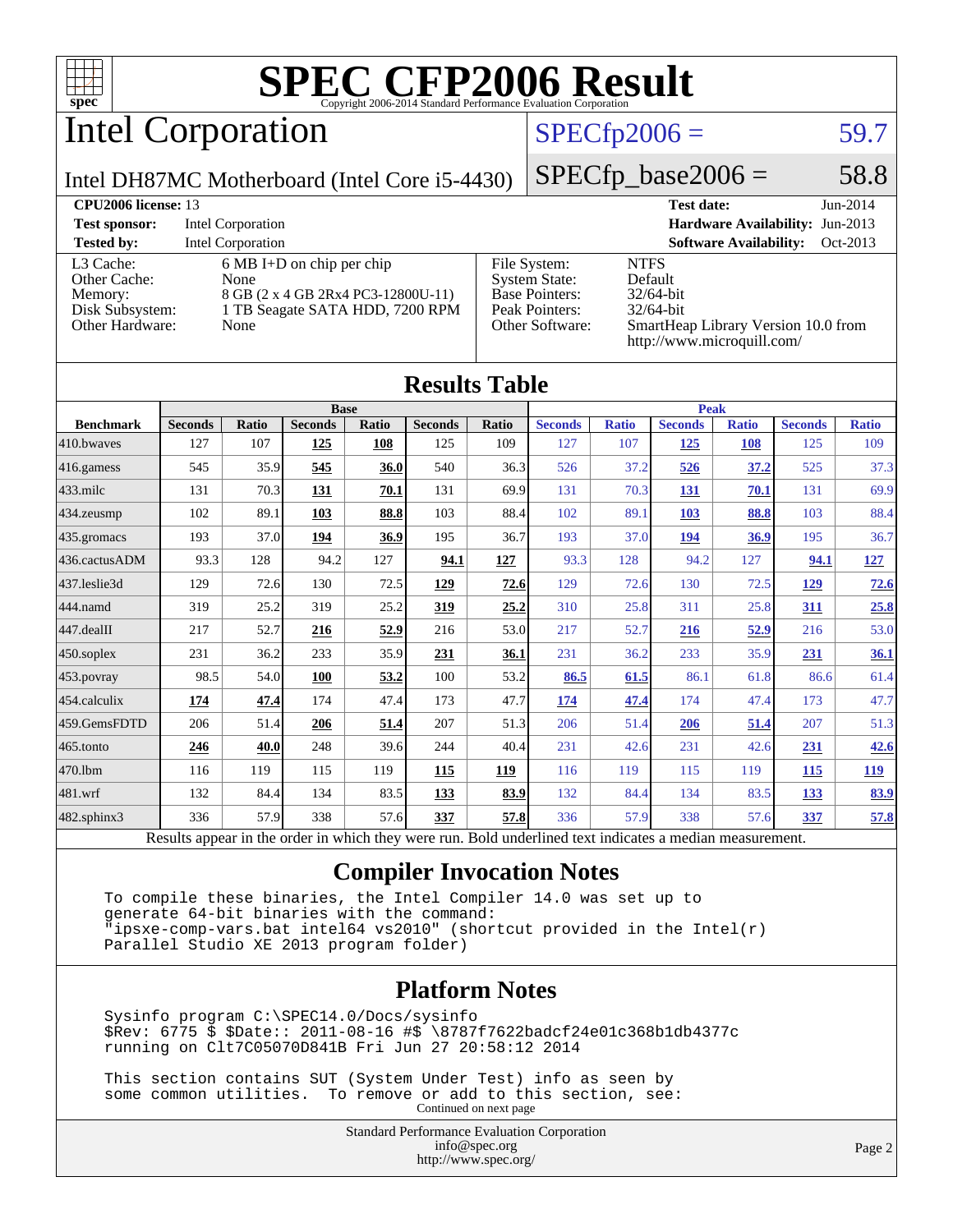

Intel Corporation

 $SPECfp2006 = 59.7$  $SPECfp2006 = 59.7$ 

Intel DH87MC Motherboard (Intel Core i5-4430)

**[Test sponsor:](http://www.spec.org/auto/cpu2006/Docs/result-fields.html#Testsponsor)** Intel Corporation **[Hardware Availability:](http://www.spec.org/auto/cpu2006/Docs/result-fields.html#HardwareAvailability)** Jun-2013 **[Tested by:](http://www.spec.org/auto/cpu2006/Docs/result-fields.html#Testedby)** Intel Corporation **[Software Availability:](http://www.spec.org/auto/cpu2006/Docs/result-fields.html#SoftwareAvailability)** Oct-2013

 $SPECTp\_base2006 = 58.8$ **[CPU2006 license:](http://www.spec.org/auto/cpu2006/Docs/result-fields.html#CPU2006license)** 13 **[Test date:](http://www.spec.org/auto/cpu2006/Docs/result-fields.html#Testdate)** Jun-2014

#### **[Platform Notes \(Continued\)](http://www.spec.org/auto/cpu2006/Docs/result-fields.html#PlatformNotes)**

<http://www.spec.org/cpu2006/Docs/config.html#sysinfo>

 Trying 'systeminfo' OS Name : Microsoft Windows 8.1 Pro<br>OS Version : 6.3.9600 N/A Build 9600 : 6.3.9600 N/A Build 9600 System Manufacturer: INTEL\_ System Model : DH87MC Processor(s) : 1 Processor(s) Installed. [01]: Intel64 Family 6 Model 60 Stepping 3 GenuineIntel ~3001 Mhz BIOS Version : Intel Corp. MCH8710H.86A.0047.2013.0606.1508, 6/6/2013 Total Physical Memory: 7,862 MB Trying 'wmic cpu get /value' DeviceID : CPU0<br>L2CacheSize : 1024 L2CacheSize : 1024<br>L3CacheSize : 6144 L3CacheSize MaxClockSpeed : 3001 Name : Intel(R) Core(TM) i5-4430 CPU @ 3.00GHz NumberOfCores : 4

NumberOfLogicalProcessors: 4

(End of data from sysinfo program)

#### **[Component Notes](http://www.spec.org/auto/cpu2006/Docs/result-fields.html#ComponentNotes)**

 Tested systems can be used with Shin-G ATX case, PC Power and Cooling 1200W power supply

#### **[General Notes](http://www.spec.org/auto/cpu2006/Docs/result-fields.html#GeneralNotes)**

 OMP\_NUM\_THREADS set to number of processors cores KMP\_AFFINITY set to granularity=fine,scatter Binaries compiled on a system with 1x Intel Core i7-860 CPU + 8GB memory using Windows 7 Enterprise 64-bit

## **[Base Compiler Invocation](http://www.spec.org/auto/cpu2006/Docs/result-fields.html#BaseCompilerInvocation)**

[C benchmarks](http://www.spec.org/auto/cpu2006/Docs/result-fields.html#Cbenchmarks): [icl -Qvc10](http://www.spec.org/cpu2006/results/res2014q3/cpu2006-20140715-30453.flags.html#user_CCbase_intel_icc_vc10_9607f3ecbcdf68042245f068e51b40c1) [-Qstd=c99](http://www.spec.org/cpu2006/results/res2014q3/cpu2006-20140715-30453.flags.html#user_CCbase_intel_compiler_c99_mode_1a3d110e3041b3ad4466830521bdad2a)

[C++ benchmarks:](http://www.spec.org/auto/cpu2006/Docs/result-fields.html#CXXbenchmarks) [icl -Qvc10](http://www.spec.org/cpu2006/results/res2014q3/cpu2006-20140715-30453.flags.html#user_CXXbase_intel_icc_vc10_9607f3ecbcdf68042245f068e51b40c1)

[Fortran benchmarks](http://www.spec.org/auto/cpu2006/Docs/result-fields.html#Fortranbenchmarks): [ifort](http://www.spec.org/cpu2006/results/res2014q3/cpu2006-20140715-30453.flags.html#user_FCbase_intel_ifort_8a5e5e06b19a251bdeaf8fdab5d62f20)

[Benchmarks using both Fortran and C](http://www.spec.org/auto/cpu2006/Docs/result-fields.html#BenchmarksusingbothFortranandC): [icl -Qvc10](http://www.spec.org/cpu2006/results/res2014q3/cpu2006-20140715-30453.flags.html#user_CC_FCbase_intel_icc_vc10_9607f3ecbcdf68042245f068e51b40c1) [-Qstd=c99](http://www.spec.org/cpu2006/results/res2014q3/cpu2006-20140715-30453.flags.html#user_CC_FCbase_intel_compiler_c99_mode_1a3d110e3041b3ad4466830521bdad2a) [ifort](http://www.spec.org/cpu2006/results/res2014q3/cpu2006-20140715-30453.flags.html#user_CC_FCbase_intel_ifort_8a5e5e06b19a251bdeaf8fdab5d62f20)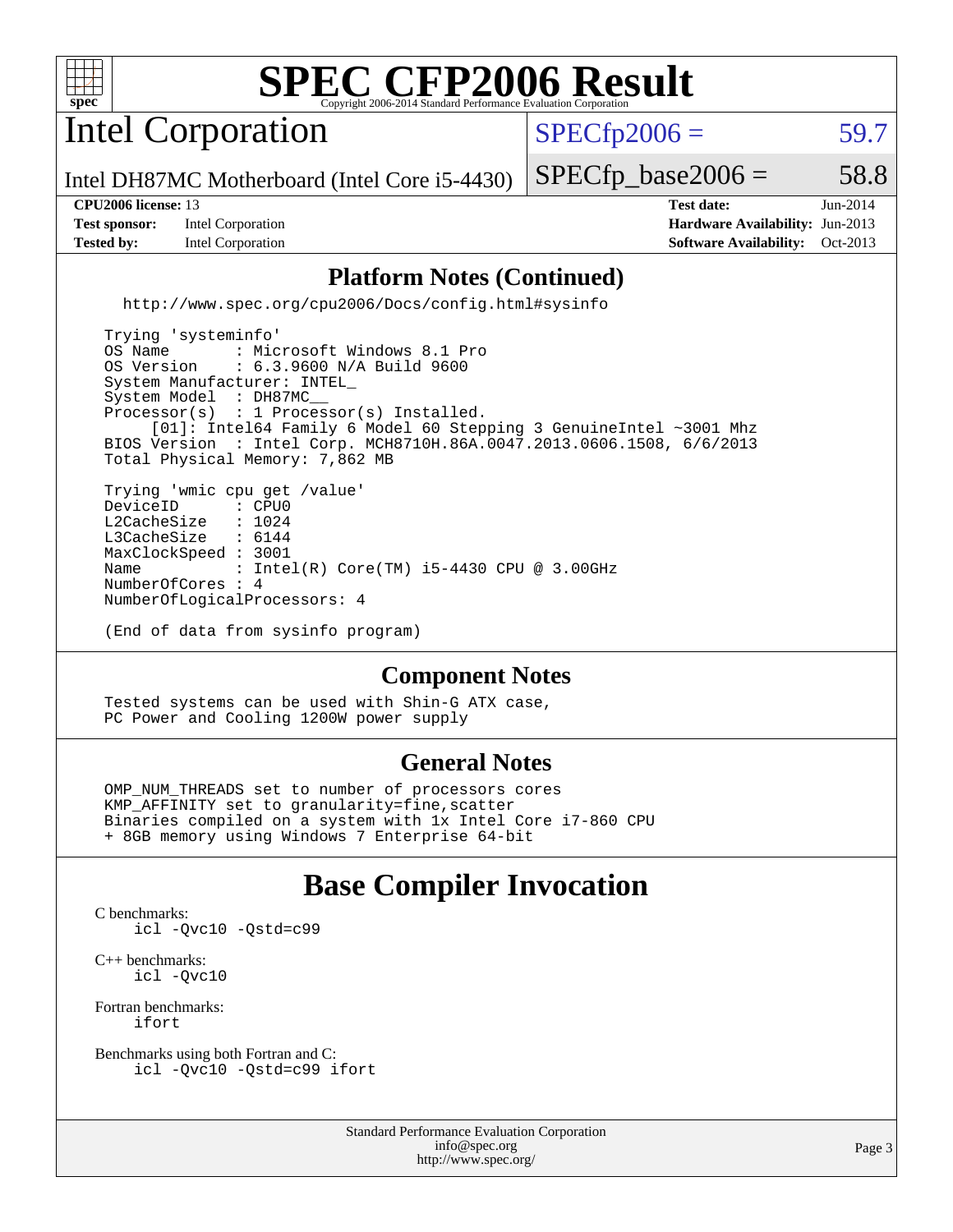

Intel Corporation

 $SPECfp2006 = 59.7$  $SPECfp2006 = 59.7$ 

Intel DH87MC Motherboard (Intel Core i5-4430)

**[Test sponsor:](http://www.spec.org/auto/cpu2006/Docs/result-fields.html#Testsponsor)** Intel Corporation **[Hardware Availability:](http://www.spec.org/auto/cpu2006/Docs/result-fields.html#HardwareAvailability)** Jun-2013

 $SPECTp\_base2006 = 58.8$ 

**[CPU2006 license:](http://www.spec.org/auto/cpu2006/Docs/result-fields.html#CPU2006license)** 13 **[Test date:](http://www.spec.org/auto/cpu2006/Docs/result-fields.html#Testdate)** Jun-2014 **[Tested by:](http://www.spec.org/auto/cpu2006/Docs/result-fields.html#Testedby)** Intel Corporation **[Software Availability:](http://www.spec.org/auto/cpu2006/Docs/result-fields.html#SoftwareAvailability)** Oct-2013

## **[Base Portability Flags](http://www.spec.org/auto/cpu2006/Docs/result-fields.html#BasePortabilityFlags)**

 410.bwaves: [-DSPEC\\_CPU\\_P64](http://www.spec.org/cpu2006/results/res2014q3/cpu2006-20140715-30453.flags.html#suite_basePORTABILITY410_bwaves_DSPEC_CPU_P64) 416.gamess: [-DSPEC\\_CPU\\_P64](http://www.spec.org/cpu2006/results/res2014q3/cpu2006-20140715-30453.flags.html#suite_basePORTABILITY416_gamess_DSPEC_CPU_P64) 433.milc: [-DSPEC\\_CPU\\_P64](http://www.spec.org/cpu2006/results/res2014q3/cpu2006-20140715-30453.flags.html#suite_basePORTABILITY433_milc_DSPEC_CPU_P64) 434.zeusmp: [-DSPEC\\_CPU\\_P64](http://www.spec.org/cpu2006/results/res2014q3/cpu2006-20140715-30453.flags.html#suite_basePORTABILITY434_zeusmp_DSPEC_CPU_P64) 435.gromacs: [-DSPEC\\_CPU\\_P64](http://www.spec.org/cpu2006/results/res2014q3/cpu2006-20140715-30453.flags.html#suite_basePORTABILITY435_gromacs_DSPEC_CPU_P64) 436.cactusADM: [-DSPEC\\_CPU\\_P64](http://www.spec.org/cpu2006/results/res2014q3/cpu2006-20140715-30453.flags.html#suite_basePORTABILITY436_cactusADM_DSPEC_CPU_P64) [-names:lowercase](http://www.spec.org/cpu2006/results/res2014q3/cpu2006-20140715-30453.flags.html#user_baseFPORTABILITY436_cactusADM_lowercase_routine_name_fa09b8c93d90fdc7bf4c1a91694c3a84) [/assume:underscore](http://www.spec.org/cpu2006/results/res2014q3/cpu2006-20140715-30453.flags.html#user_baseFPORTABILITY436_cactusADM_add-underscore_to_routine_name_0c7c658d9e5eb8b86e282975775768a4) 437.leslie3d: [-DSPEC\\_CPU\\_P64](http://www.spec.org/cpu2006/results/res2014q3/cpu2006-20140715-30453.flags.html#suite_basePORTABILITY437_leslie3d_DSPEC_CPU_P64) 444.namd: [-DSPEC\\_CPU\\_P64](http://www.spec.org/cpu2006/results/res2014q3/cpu2006-20140715-30453.flags.html#suite_basePORTABILITY444_namd_DSPEC_CPU_P64) [/TP](http://www.spec.org/cpu2006/results/res2014q3/cpu2006-20140715-30453.flags.html#user_baseCXXPORTABILITY444_namd_assume_cplusplus_sources_73f79b6e94f79d415caf1b69b30a60d8) 447.dealII: [-DSPEC\\_CPU\\_P64](http://www.spec.org/cpu2006/results/res2014q3/cpu2006-20140715-30453.flags.html#suite_basePORTABILITY447_dealII_DSPEC_CPU_P64) [-DDEAL\\_II\\_MEMBER\\_VAR\\_SPECIALIZATION\\_BUG](http://www.spec.org/cpu2006/results/res2014q3/cpu2006-20140715-30453.flags.html#b447.dealII_baseCXXPORTABILITY_DDEAL_II_MEMBER_VAR_SPECIALIZATION_BUG) [-Qoption,cpp,--ms\\_incompat\\_treatment\\_of\\_commas\\_in\\_macros](http://www.spec.org/cpu2006/results/res2014q3/cpu2006-20140715-30453.flags.html#user_baseCXXPORTABILITY447_dealII_workaround_for_incompat_commas_in_macros_371e7208d1728f07541b35505d65f89c) 450.soplex: [-DSPEC\\_CPU\\_P64](http://www.spec.org/cpu2006/results/res2014q3/cpu2006-20140715-30453.flags.html#suite_basePORTABILITY450_soplex_DSPEC_CPU_P64) 453.povray: [-DSPEC\\_CPU\\_P64](http://www.spec.org/cpu2006/results/res2014q3/cpu2006-20140715-30453.flags.html#suite_basePORTABILITY453_povray_DSPEC_CPU_P64) [-DSPEC\\_CPU\\_NEED\\_INVHYP](http://www.spec.org/cpu2006/results/res2014q3/cpu2006-20140715-30453.flags.html#b453.povray_baseCXXPORTABILITY_DSPEC_CPU_NEED_INVHYP) [-DNEED\\_INVHYP](http://www.spec.org/cpu2006/results/res2014q3/cpu2006-20140715-30453.flags.html#b453.povray_baseCXXPORTABILITY_DNEED_INVHYP) 454.calculix: [-DSPEC\\_CPU\\_P64](http://www.spec.org/cpu2006/results/res2014q3/cpu2006-20140715-30453.flags.html#suite_basePORTABILITY454_calculix_DSPEC_CPU_P64) [-DSPEC\\_CPU\\_NOZMODIFIER](http://www.spec.org/cpu2006/results/res2014q3/cpu2006-20140715-30453.flags.html#b454.calculix_baseCPORTABILITY_DSPEC_CPU_NOZMODIFIER) [-names:lowercase](http://www.spec.org/cpu2006/results/res2014q3/cpu2006-20140715-30453.flags.html#user_baseFPORTABILITY454_calculix_lowercase_routine_name_fa09b8c93d90fdc7bf4c1a91694c3a84) 459.GemsFDTD: [-DSPEC\\_CPU\\_P64](http://www.spec.org/cpu2006/results/res2014q3/cpu2006-20140715-30453.flags.html#suite_basePORTABILITY459_GemsFDTD_DSPEC_CPU_P64) 465.tonto: [-DSPEC\\_CPU\\_P64](http://www.spec.org/cpu2006/results/res2014q3/cpu2006-20140715-30453.flags.html#suite_basePORTABILITY465_tonto_DSPEC_CPU_P64) 470.lbm: [-DSPEC\\_CPU\\_P64](http://www.spec.org/cpu2006/results/res2014q3/cpu2006-20140715-30453.flags.html#suite_basePORTABILITY470_lbm_DSPEC_CPU_P64) 481.wrf: [-DSPEC\\_CPU\\_P64](http://www.spec.org/cpu2006/results/res2014q3/cpu2006-20140715-30453.flags.html#suite_basePORTABILITY481_wrf_DSPEC_CPU_P64) [-DSPEC\\_CPU\\_WINDOWS\\_ICL](http://www.spec.org/cpu2006/results/res2014q3/cpu2006-20140715-30453.flags.html#b481.wrf_baseCPORTABILITY_DSPEC_CPU_WINDOWS_ICL) 482.sphinx3: [-DSPEC\\_CPU\\_P64](http://www.spec.org/cpu2006/results/res2014q3/cpu2006-20140715-30453.flags.html#suite_basePORTABILITY482_sphinx3_DSPEC_CPU_P64)

### **[Base Optimization Flags](http://www.spec.org/auto/cpu2006/Docs/result-fields.html#BaseOptimizationFlags)**

[C benchmarks](http://www.spec.org/auto/cpu2006/Docs/result-fields.html#Cbenchmarks):

[-QxCORE-AVX2](http://www.spec.org/cpu2006/results/res2014q3/cpu2006-20140715-30453.flags.html#user_CCbase_f-QxAVX2_f98716b5f9e905f99c943c56f21bf430) [-Qipo](http://www.spec.org/cpu2006/results/res2014q3/cpu2006-20140715-30453.flags.html#user_CCbase_f-Qipo) [-O3](http://www.spec.org/cpu2006/results/res2014q3/cpu2006-20140715-30453.flags.html#user_CCbase_f-O3) [-Qprec-div-](http://www.spec.org/cpu2006/results/res2014q3/cpu2006-20140715-30453.flags.html#user_CCbase_f-Qprec-div-) [-Qparallel](http://www.spec.org/cpu2006/results/res2014q3/cpu2006-20140715-30453.flags.html#user_CCbase_f-Qparallel) [-Qansi-alias](http://www.spec.org/cpu2006/results/res2014q3/cpu2006-20140715-30453.flags.html#user_CCbase_f-Qansi-alias) [-Qopt-prefetch](http://www.spec.org/cpu2006/results/res2014q3/cpu2006-20140715-30453.flags.html#user_CCbase_f-Qprefetch_37c211608666b9dff9380561f602f0a8) [-Qauto-ilp32](http://www.spec.org/cpu2006/results/res2014q3/cpu2006-20140715-30453.flags.html#user_CCbase_f-Qauto-ilp32) [/F1000000000](http://www.spec.org/cpu2006/results/res2014q3/cpu2006-20140715-30453.flags.html#user_CCbase_set_stack_space_25d7749c1988d91b7f93afbc0ec53727)

[C++ benchmarks:](http://www.spec.org/auto/cpu2006/Docs/result-fields.html#CXXbenchmarks)

[-QxCORE-AVX2](http://www.spec.org/cpu2006/results/res2014q3/cpu2006-20140715-30453.flags.html#user_CXXbase_f-QxAVX2_f98716b5f9e905f99c943c56f21bf430) [-Qipo](http://www.spec.org/cpu2006/results/res2014q3/cpu2006-20140715-30453.flags.html#user_CXXbase_f-Qipo) [-O3](http://www.spec.org/cpu2006/results/res2014q3/cpu2006-20140715-30453.flags.html#user_CXXbase_f-O3) [-Qprec-div-](http://www.spec.org/cpu2006/results/res2014q3/cpu2006-20140715-30453.flags.html#user_CXXbase_f-Qprec-div-) [-Qparallel](http://www.spec.org/cpu2006/results/res2014q3/cpu2006-20140715-30453.flags.html#user_CXXbase_f-Qparallel) [-Qansi-alias](http://www.spec.org/cpu2006/results/res2014q3/cpu2006-20140715-30453.flags.html#user_CXXbase_f-Qansi-alias) [-Qopt-prefetch](http://www.spec.org/cpu2006/results/res2014q3/cpu2006-20140715-30453.flags.html#user_CXXbase_f-Qprefetch_37c211608666b9dff9380561f602f0a8) [-Qcxx-features](http://www.spec.org/cpu2006/results/res2014q3/cpu2006-20140715-30453.flags.html#user_CXXbase_f-Qcxx_features_dbf36c8a6dba956e22f1645e4dcd4d98) [-Qauto-ilp32](http://www.spec.org/cpu2006/results/res2014q3/cpu2006-20140715-30453.flags.html#user_CXXbase_f-Qauto-ilp32) [/F1000000000](http://www.spec.org/cpu2006/results/res2014q3/cpu2006-20140715-30453.flags.html#user_CXXbase_set_stack_space_25d7749c1988d91b7f93afbc0ec53727) [shlW64M.lib](http://www.spec.org/cpu2006/results/res2014q3/cpu2006-20140715-30453.flags.html#user_CXXbase_SmartHeap64_c4f7f76711bdf8c0633a5c1edf6e5396)  [-link /FORCE:MULTIPLE](http://www.spec.org/cpu2006/results/res2014q3/cpu2006-20140715-30453.flags.html#user_CXXbase_link_force_multiple2_070fe330869edf77077b841074b8b0b6)

[Fortran benchmarks](http://www.spec.org/auto/cpu2006/Docs/result-fields.html#Fortranbenchmarks):

[-QxCORE-AVX2](http://www.spec.org/cpu2006/results/res2014q3/cpu2006-20140715-30453.flags.html#user_FCbase_f-QxAVX2_f98716b5f9e905f99c943c56f21bf430) [-Qipo](http://www.spec.org/cpu2006/results/res2014q3/cpu2006-20140715-30453.flags.html#user_FCbase_f-Qipo) [-O3](http://www.spec.org/cpu2006/results/res2014q3/cpu2006-20140715-30453.flags.html#user_FCbase_f-O3) [-Qprec-div-](http://www.spec.org/cpu2006/results/res2014q3/cpu2006-20140715-30453.flags.html#user_FCbase_f-Qprec-div-) [-Qparallel](http://www.spec.org/cpu2006/results/res2014q3/cpu2006-20140715-30453.flags.html#user_FCbase_f-Qparallel) [-Qansi-alias](http://www.spec.org/cpu2006/results/res2014q3/cpu2006-20140715-30453.flags.html#user_FCbase_f-Qansi-alias) [-Qopt-prefetch](http://www.spec.org/cpu2006/results/res2014q3/cpu2006-20140715-30453.flags.html#user_FCbase_f-Qprefetch_37c211608666b9dff9380561f602f0a8) [/F1000000000](http://www.spec.org/cpu2006/results/res2014q3/cpu2006-20140715-30453.flags.html#user_FCbase_set_stack_space_25d7749c1988d91b7f93afbc0ec53727)

[Benchmarks using both Fortran and C](http://www.spec.org/auto/cpu2006/Docs/result-fields.html#BenchmarksusingbothFortranandC):

[-QxCORE-AVX2](http://www.spec.org/cpu2006/results/res2014q3/cpu2006-20140715-30453.flags.html#user_CC_FCbase_f-QxAVX2_f98716b5f9e905f99c943c56f21bf430) [-Qipo](http://www.spec.org/cpu2006/results/res2014q3/cpu2006-20140715-30453.flags.html#user_CC_FCbase_f-Qipo) [-O3](http://www.spec.org/cpu2006/results/res2014q3/cpu2006-20140715-30453.flags.html#user_CC_FCbase_f-O3) [-Qprec-div-](http://www.spec.org/cpu2006/results/res2014q3/cpu2006-20140715-30453.flags.html#user_CC_FCbase_f-Qprec-div-) [-Qparallel](http://www.spec.org/cpu2006/results/res2014q3/cpu2006-20140715-30453.flags.html#user_CC_FCbase_f-Qparallel) [-Qansi-alias](http://www.spec.org/cpu2006/results/res2014q3/cpu2006-20140715-30453.flags.html#user_CC_FCbase_f-Qansi-alias) [-Qopt-prefetch](http://www.spec.org/cpu2006/results/res2014q3/cpu2006-20140715-30453.flags.html#user_CC_FCbase_f-Qprefetch_37c211608666b9dff9380561f602f0a8) [-Qauto-ilp32](http://www.spec.org/cpu2006/results/res2014q3/cpu2006-20140715-30453.flags.html#user_CC_FCbase_f-Qauto-ilp32) [/F1000000000](http://www.spec.org/cpu2006/results/res2014q3/cpu2006-20140715-30453.flags.html#user_CC_FCbase_set_stack_space_25d7749c1988d91b7f93afbc0ec53727)

## **[Peak Compiler Invocation](http://www.spec.org/auto/cpu2006/Docs/result-fields.html#PeakCompilerInvocation)**

[C benchmarks](http://www.spec.org/auto/cpu2006/Docs/result-fields.html#Cbenchmarks):

[icl -Qvc10](http://www.spec.org/cpu2006/results/res2014q3/cpu2006-20140715-30453.flags.html#user_CCpeak_intel_icc_vc10_9607f3ecbcdf68042245f068e51b40c1) [-Qstd=c99](http://www.spec.org/cpu2006/results/res2014q3/cpu2006-20140715-30453.flags.html#user_CCpeak_intel_compiler_c99_mode_1a3d110e3041b3ad4466830521bdad2a)

[C++ benchmarks:](http://www.spec.org/auto/cpu2006/Docs/result-fields.html#CXXbenchmarks) [icl -Qvc10](http://www.spec.org/cpu2006/results/res2014q3/cpu2006-20140715-30453.flags.html#user_CXXpeak_intel_icc_vc10_9607f3ecbcdf68042245f068e51b40c1)

Continued on next page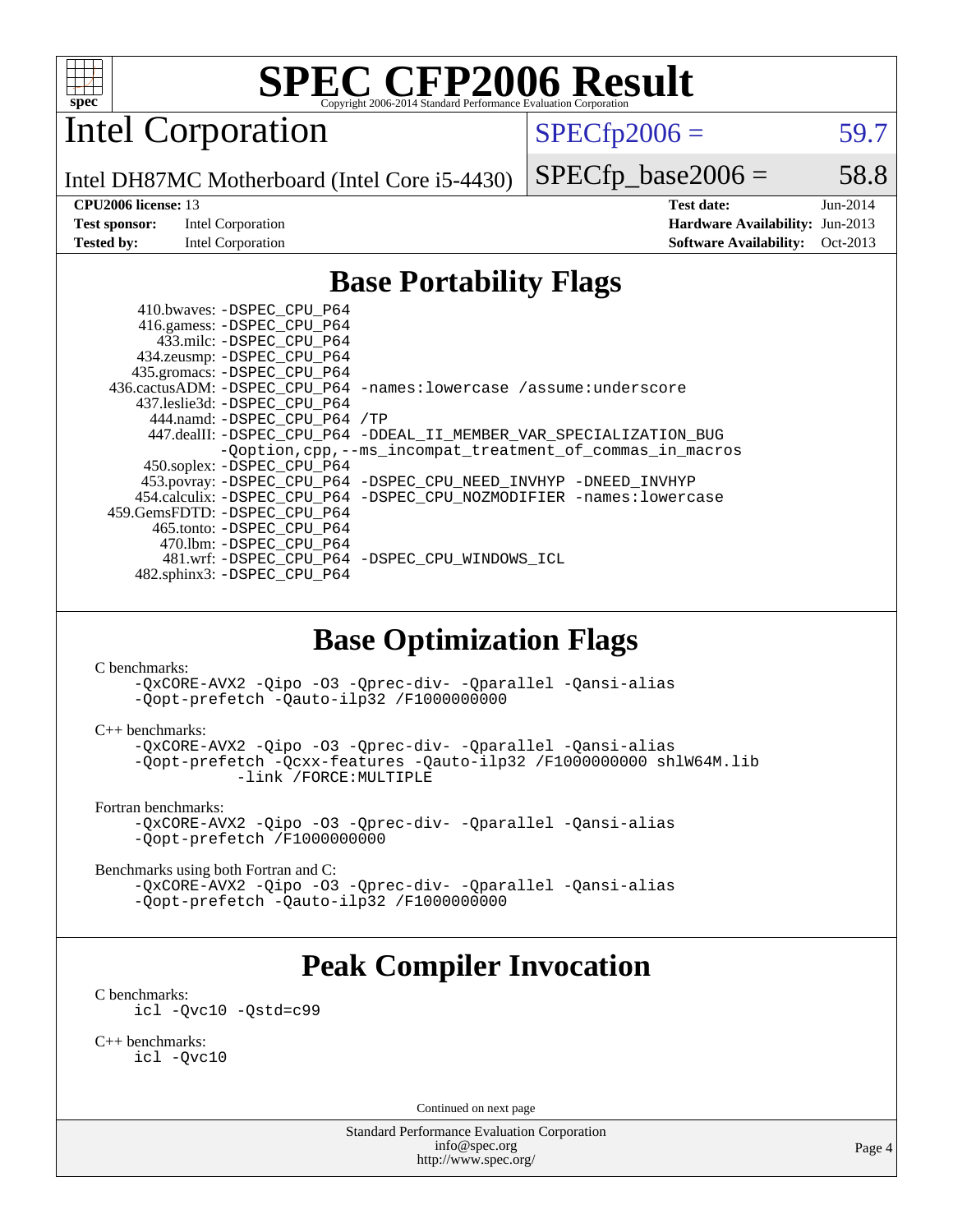

Intel Corporation

 $SPECfp2006 = 59.7$  $SPECfp2006 = 59.7$ 

Intel DH87MC Motherboard (Intel Core i5-4430)

 $SPECTp\_base2006 = 58.8$ 

**[Test sponsor:](http://www.spec.org/auto/cpu2006/Docs/result-fields.html#Testsponsor)** Intel Corporation **[Hardware Availability:](http://www.spec.org/auto/cpu2006/Docs/result-fields.html#HardwareAvailability)** Jun-2013

**[CPU2006 license:](http://www.spec.org/auto/cpu2006/Docs/result-fields.html#CPU2006license)** 13 **[Test date:](http://www.spec.org/auto/cpu2006/Docs/result-fields.html#Testdate)** Jun-2014 **[Tested by:](http://www.spec.org/auto/cpu2006/Docs/result-fields.html#Testedby)** Intel Corporation **[Software Availability:](http://www.spec.org/auto/cpu2006/Docs/result-fields.html#SoftwareAvailability)** Oct-2013

# **[Peak Compiler Invocation \(Continued\)](http://www.spec.org/auto/cpu2006/Docs/result-fields.html#PeakCompilerInvocation)**

[Fortran benchmarks](http://www.spec.org/auto/cpu2006/Docs/result-fields.html#Fortranbenchmarks): [ifort](http://www.spec.org/cpu2006/results/res2014q3/cpu2006-20140715-30453.flags.html#user_FCpeak_intel_ifort_8a5e5e06b19a251bdeaf8fdab5d62f20)

[Benchmarks using both Fortran and C](http://www.spec.org/auto/cpu2006/Docs/result-fields.html#BenchmarksusingbothFortranandC): [icl -Qvc10](http://www.spec.org/cpu2006/results/res2014q3/cpu2006-20140715-30453.flags.html#user_CC_FCpeak_intel_icc_vc10_9607f3ecbcdf68042245f068e51b40c1) [-Qstd=c99](http://www.spec.org/cpu2006/results/res2014q3/cpu2006-20140715-30453.flags.html#user_CC_FCpeak_intel_compiler_c99_mode_1a3d110e3041b3ad4466830521bdad2a) [ifort](http://www.spec.org/cpu2006/results/res2014q3/cpu2006-20140715-30453.flags.html#user_CC_FCpeak_intel_ifort_8a5e5e06b19a251bdeaf8fdab5d62f20)

### **[Peak Portability Flags](http://www.spec.org/auto/cpu2006/Docs/result-fields.html#PeakPortabilityFlags)**

Same as Base Portability Flags

## **[Peak Optimization Flags](http://www.spec.org/auto/cpu2006/Docs/result-fields.html#PeakOptimizationFlags)**

[C benchmarks](http://www.spec.org/auto/cpu2006/Docs/result-fields.html#Cbenchmarks):

433.milc: basepeak = yes

 $470$ .lbm: basepeak = yes

 $482$ .sphinx $3$ : basepeak = yes

[C++ benchmarks:](http://www.spec.org/auto/cpu2006/Docs/result-fields.html#CXXbenchmarks)

 444.namd: [-QxCORE-AVX2](http://www.spec.org/cpu2006/results/res2014q3/cpu2006-20140715-30453.flags.html#user_peakPASS2_CXXFLAGSPASS2_LDFLAGS444_namd_f-QxAVX2_f98716b5f9e905f99c943c56f21bf430)(pass 2) [-Qprof\\_gen](http://www.spec.org/cpu2006/results/res2014q3/cpu2006-20140715-30453.flags.html#user_peakPASS1_CXXFLAGSPASS1_LDFLAGS444_namd_Qprof_gen)(pass 1) [-Qprof\\_use](http://www.spec.org/cpu2006/results/res2014q3/cpu2006-20140715-30453.flags.html#user_peakPASS2_CXXFLAGSPASS2_LDFLAGS444_namd_Qprof_use)(pass 2) [-Qipo](http://www.spec.org/cpu2006/results/res2014q3/cpu2006-20140715-30453.flags.html#user_peakOPTIMIZE444_namd_f-Qipo) [-O3](http://www.spec.org/cpu2006/results/res2014q3/cpu2006-20140715-30453.flags.html#user_peakOPTIMIZE444_namd_f-O3) [-Qprec-div-](http://www.spec.org/cpu2006/results/res2014q3/cpu2006-20140715-30453.flags.html#user_peakOPTIMIZE444_namd_f-Qprec-div-) [-Oa](http://www.spec.org/cpu2006/results/res2014q3/cpu2006-20140715-30453.flags.html#user_peakOPTIMIZE444_namd_f-Oa) [-Qauto-ilp32](http://www.spec.org/cpu2006/results/res2014q3/cpu2006-20140715-30453.flags.html#user_peakCXXOPTIMIZE444_namd_f-Qauto-ilp32) [/F1000000000](http://www.spec.org/cpu2006/results/res2014q3/cpu2006-20140715-30453.flags.html#user_peakEXTRA_LDFLAGS444_namd_set_stack_space_25d7749c1988d91b7f93afbc0ec53727) [shlW64M.lib](http://www.spec.org/cpu2006/results/res2014q3/cpu2006-20140715-30453.flags.html#user_peakEXTRA_LIBS444_namd_SmartHeap64_c4f7f76711bdf8c0633a5c1edf6e5396) [-link /FORCE:MULTIPLE](http://www.spec.org/cpu2006/results/res2014q3/cpu2006-20140715-30453.flags.html#user_peakLDOUT444_namd_link_force_multiple2_070fe330869edf77077b841074b8b0b6)

447.dealII: basepeak = yes

 $450$ .soplex: basepeak = yes

 453.povray: [-QxCORE-AVX2](http://www.spec.org/cpu2006/results/res2014q3/cpu2006-20140715-30453.flags.html#user_peakPASS2_CXXFLAGSPASS2_LDFLAGS453_povray_f-QxAVX2_f98716b5f9e905f99c943c56f21bf430)(pass 2) [-Qprof\\_gen](http://www.spec.org/cpu2006/results/res2014q3/cpu2006-20140715-30453.flags.html#user_peakPASS1_CXXFLAGSPASS1_LDFLAGS453_povray_Qprof_gen)(pass 1) [-Qprof\\_use](http://www.spec.org/cpu2006/results/res2014q3/cpu2006-20140715-30453.flags.html#user_peakPASS2_CXXFLAGSPASS2_LDFLAGS453_povray_Qprof_use)(pass 2) [-Qipo](http://www.spec.org/cpu2006/results/res2014q3/cpu2006-20140715-30453.flags.html#user_peakOPTIMIZE453_povray_f-Qipo) [-O3](http://www.spec.org/cpu2006/results/res2014q3/cpu2006-20140715-30453.flags.html#user_peakOPTIMIZE453_povray_f-O3) [-Qprec-div-](http://www.spec.org/cpu2006/results/res2014q3/cpu2006-20140715-30453.flags.html#user_peakOPTIMIZE453_povray_f-Qprec-div-) [-Qunroll4](http://www.spec.org/cpu2006/results/res2014q3/cpu2006-20140715-30453.flags.html#user_peakOPTIMIZE453_povray_f-Qunroll_013b1c0ea3aa84ef2c65e488bcc3d968) [-Qansi-alias](http://www.spec.org/cpu2006/results/res2014q3/cpu2006-20140715-30453.flags.html#user_peakOPTIMIZE453_povray_f-Qansi-alias) [-Qauto-ilp32](http://www.spec.org/cpu2006/results/res2014q3/cpu2006-20140715-30453.flags.html#user_peakCXXOPTIMIZE453_povray_f-Qauto-ilp32) [/F1000000000](http://www.spec.org/cpu2006/results/res2014q3/cpu2006-20140715-30453.flags.html#user_peakEXTRA_LDFLAGS453_povray_set_stack_space_25d7749c1988d91b7f93afbc0ec53727) [shlW64M.lib](http://www.spec.org/cpu2006/results/res2014q3/cpu2006-20140715-30453.flags.html#user_peakEXTRA_LIBS453_povray_SmartHeap64_c4f7f76711bdf8c0633a5c1edf6e5396)

[Fortran benchmarks](http://www.spec.org/auto/cpu2006/Docs/result-fields.html#Fortranbenchmarks):

 $410.bwaves: basepeak = yes$ 

 416.gamess: [-QxCORE-AVX2](http://www.spec.org/cpu2006/results/res2014q3/cpu2006-20140715-30453.flags.html#user_peakPASS2_FFLAGSPASS2_LDFLAGS416_gamess_f-QxAVX2_f98716b5f9e905f99c943c56f21bf430)(pass 2) [-Qprof\\_gen](http://www.spec.org/cpu2006/results/res2014q3/cpu2006-20140715-30453.flags.html#user_peakPASS1_FFLAGSPASS1_LDFLAGS416_gamess_Qprof_gen)(pass 1) [-Qprof\\_use](http://www.spec.org/cpu2006/results/res2014q3/cpu2006-20140715-30453.flags.html#user_peakPASS2_FFLAGSPASS2_LDFLAGS416_gamess_Qprof_use)(pass 2) [-Qipo](http://www.spec.org/cpu2006/results/res2014q3/cpu2006-20140715-30453.flags.html#user_peakOPTIMIZE416_gamess_f-Qipo) [-O3](http://www.spec.org/cpu2006/results/res2014q3/cpu2006-20140715-30453.flags.html#user_peakOPTIMIZE416_gamess_f-O3) [-Qprec-div-](http://www.spec.org/cpu2006/results/res2014q3/cpu2006-20140715-30453.flags.html#user_peakOPTIMIZE416_gamess_f-Qprec-div-) [-Qunroll2](http://www.spec.org/cpu2006/results/res2014q3/cpu2006-20140715-30453.flags.html#user_peakOPTIMIZE416_gamess_f-Qunroll_1d9456aa650e77fc2a0cf43cef3fa08c) [-Ob0](http://www.spec.org/cpu2006/results/res2014q3/cpu2006-20140715-30453.flags.html#user_peakOPTIMIZE416_gamess_f-Ob_n_fbe6f6428adb7d4b74b1e99bb2444c2d) [-Qansi-alias](http://www.spec.org/cpu2006/results/res2014q3/cpu2006-20140715-30453.flags.html#user_peakOPTIMIZE416_gamess_f-Qansi-alias) [-Qscalar-rep-](http://www.spec.org/cpu2006/results/res2014q3/cpu2006-20140715-30453.flags.html#user_peakOPTIMIZE416_gamess_f-Qscalar-rep_02cb9e11a5340d80ab3062d84e5dfb2e) [/F1000000000](http://www.spec.org/cpu2006/results/res2014q3/cpu2006-20140715-30453.flags.html#user_peakEXTRA_LDFLAGS416_gamess_set_stack_space_25d7749c1988d91b7f93afbc0ec53727)

434.zeusmp: basepeak = yes

437.leslie3d: basepeak = yes

Continued on next page